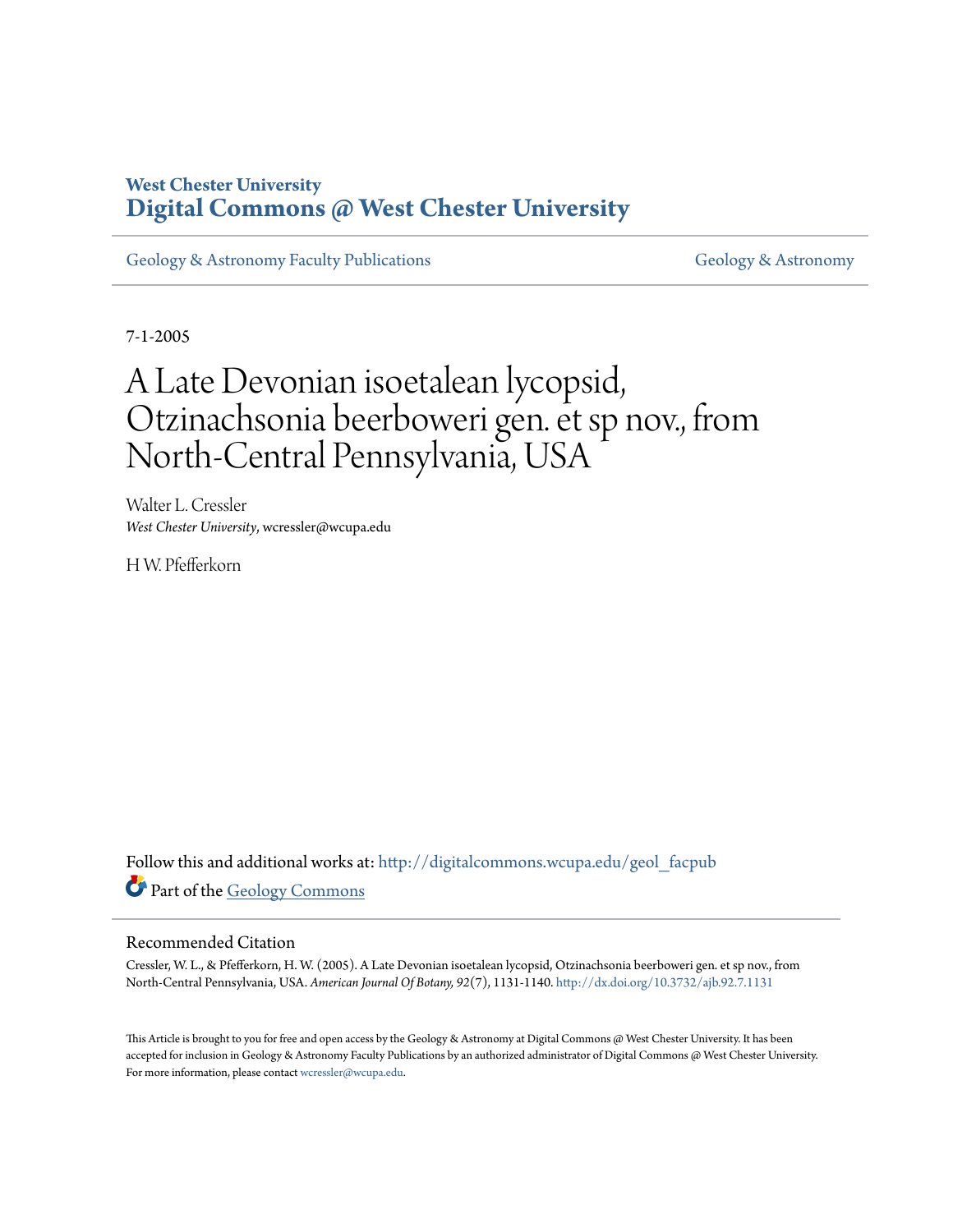# **A LATE DEVONIAN ISOETALEAN LYCOPSID,** *OTZINACHSONIA BEERBOWERI***, GEN. ET SP. NOV., FROM NORTH-CENTRAL PENNSYLVANIA, USA**<sup>1</sup>

## WALTER L. CRESSLER, III<sup>2,4</sup> AND HERMANN W. PFEFFERKORN<sup>3</sup>

#### 2 Francis Harvey Green Library, West Chester University, West Chester, Pennsylvania 19383 USA; and <sup>3</sup> Department of Earth and Environmental Science, University of Pennsylvania, Philadelphia, Pennsylvania 19104-6316 USA

Compressions and impressions of an isoetalean lycopsid, comprising lower portions of stems, lobed bases, attached rootlets, and rounded rootlet scars, discovered in Late Devonian (Famennian) rocks of Clinton County, north-central Pennsylvania, Appalachian Basin, USA, are here described as *Otzinachsonia beerboweri*, gen. et sp. nov. These specimens demonstrate unequivocally the existence of the isoetalean lobe-and-furrow rhizomorphic growth pattern as early as the Late Devonian. They were found in an *Archaeopteris*and *Rhacophyton*-dominated flora at Red Hill, an outcrop of the Duncannon Member of the Catskill Formation. The fossils were found in a dark-gray to greenish-gray lenticular siltstone layer that has an average thickness of 1.0 m. This deposit is interpreted as a floodplain pond. The low-energy nature of the deposit and the fine preservation of the intact rootlets of the specimens imply little or no transport. The plants were probably growing along the edge of the floodplain pond with their lower portions submerged for at least part of the year.

**Key words:** Catskill Formation; cormose; Devonian; Famennian; isoetalean; lycopsid; Paleozoic; Plantae.

The Lycophytina diverged from all other vascular plants early in the geologic history of land plants, perhaps no later than the Late Silurian. According to Kenrick and Crane (1997), they comprise a monophyletic subdivision consisting of the zosterophylls and their descendents, the lycopsids and barinophytes. Because of their early evolutionary divergence, the Lycophytina exhibit a distinctive growth architecture among plants. The earliest lycopsids maintained their attachment to the substrate through rhizomes and adventitious roots. Extant lycopsids in the orders Lycopodiales and Selaginellales do the same. In one lineage of lycopsids, however, a developmental switch occurred during the Devonian that co-opted the development of part of the shoot into an underground structure with attached stigmarian rootlets known as a rhizomorph (Rothwell and Erwin, 1985). Rhizomorphs have the function of anchoring the plants in the substrate and absorbing water and nutrients, but developmentally they follow similar pathways as stems and leaves and are composed of similar tissues (Stubblefield and Rothwell, 1981; Karrfalt, 1984a; Rothwell and Erwin, 1985; but see Paolillo, 1982). Lycopsid rhizomorphs are, in effect, serial homologues of shoots (Gensel et al., 2001). The only surviving lycopsids that have a version of this rhizomorphic structure are in the genus *Isoetes* (order Isoetales). Rhizomorphs have ranged in shape from cormose, bilaterally symmetric isoetalean bases to dichotomously

<sup>1</sup> Manuscript received February 08 2005; revision accepted March 28 2005. The authors thank Ted Daeschler and Doug Rowe, who discovered the critical lycopsid specimens during fieldwork at Red Hill. Ted Daeschler further assisted with the digital imaging of specimens, and Kelly McVeigh helped with the graphics. Thanks to Steve Scheckler and Bill DiMichele for their invaluable guidance and to Kathleen Pigg and an anonymous reviewer for their crucial suggestions for improving the manuscript. Claire Brill has been an invaluable support to the first author throughout this effort. This work was originally supported by student grants awarded to the first author from The Paleontological Society, the Geological Society of America, Sigma Xi, the Paleontological Research Institution, and a summer stipend from the Penn Summer Research Stipends in Paleontology instituted by an anonymous do-

nor.<br><sup>4</sup> Author for correspondence (e-mail: wcressler@wcupa.edu)

branched, radially symmetric stigmarian complexes. Rhizomorphic lycopsids all belong to the same clade (Rothwell and Erwin, 1985; Pigg, 1992; Stewart and Rothwell, 1993).

The lycopsid specimens described in this paper include rhizomorphs with a lobed-and-furrowed morphology and attached rootlets. They are Late Devonian in age, and are among the earliest well-preserved compressions of cormose rhizomorphic structures on record. Most of the other lycopsids from the Devonian that have preserved rhizomorphic bases appear to be also cormose, but most of the details of their morphology, such as rootlet patterns, are ambiguous due to incomplete preservation. These include Middle Devonian *Eospermatopteris* (Goldring, 1924; Pigg, 1992; Algeo and Scheckler, 1998; some specimens of which may be cladoxylaleans, Driese et al., 1997), *Lepidosigillaria* (White, 1907; Grierson and Banks, 1963), Late Devonian *Cyclostigma* (Johnson, 1913; Schweitzer, 1969; Chaloner, 1984), and *Clevelandodendron* (Chitaley and Pigg, 1996). Despite the incomplete preservation, the rooting organs of these genera are well enough known to compare with the specimens described here. This comparison demonstrates that the material from Red Hill described in this paper represents a new taxon.

#### MATERIALS AND METHODS

The specimens of the new lycopsid consist of five plant fossil compressions and two counterpart impressions found at Red Hill, Clinton County, Pennsylvania. Specimens ANSP 4512, ANSP 4514, ANSP 4515, ANSP 4516, and ANSP 4518 consist of the basal organs and proximal portions of cormose lycopsid axes. ANSP 4512 and ANSP 4518 occur together on one slab. Four additional lycopsid specimens from Red Hill that are mentioned in this paper are two axis fragments of cf. *Lepidodendropsis*, ANSP 4523 and ANSP 4524, and two branched lycopsid axes, ANSP 4522 and ANSP 4537. All the specimens are preserved in a dark-gray siltstone. They are in the collection of the Academy of Natural Sciences in Philadelphia (ANSP). Other lycopsid material from Red Hill, consisting of axis fragments, was examined in the field.

Specimens were examined using standard light microscopy and photography with a minimum of preparation necessary.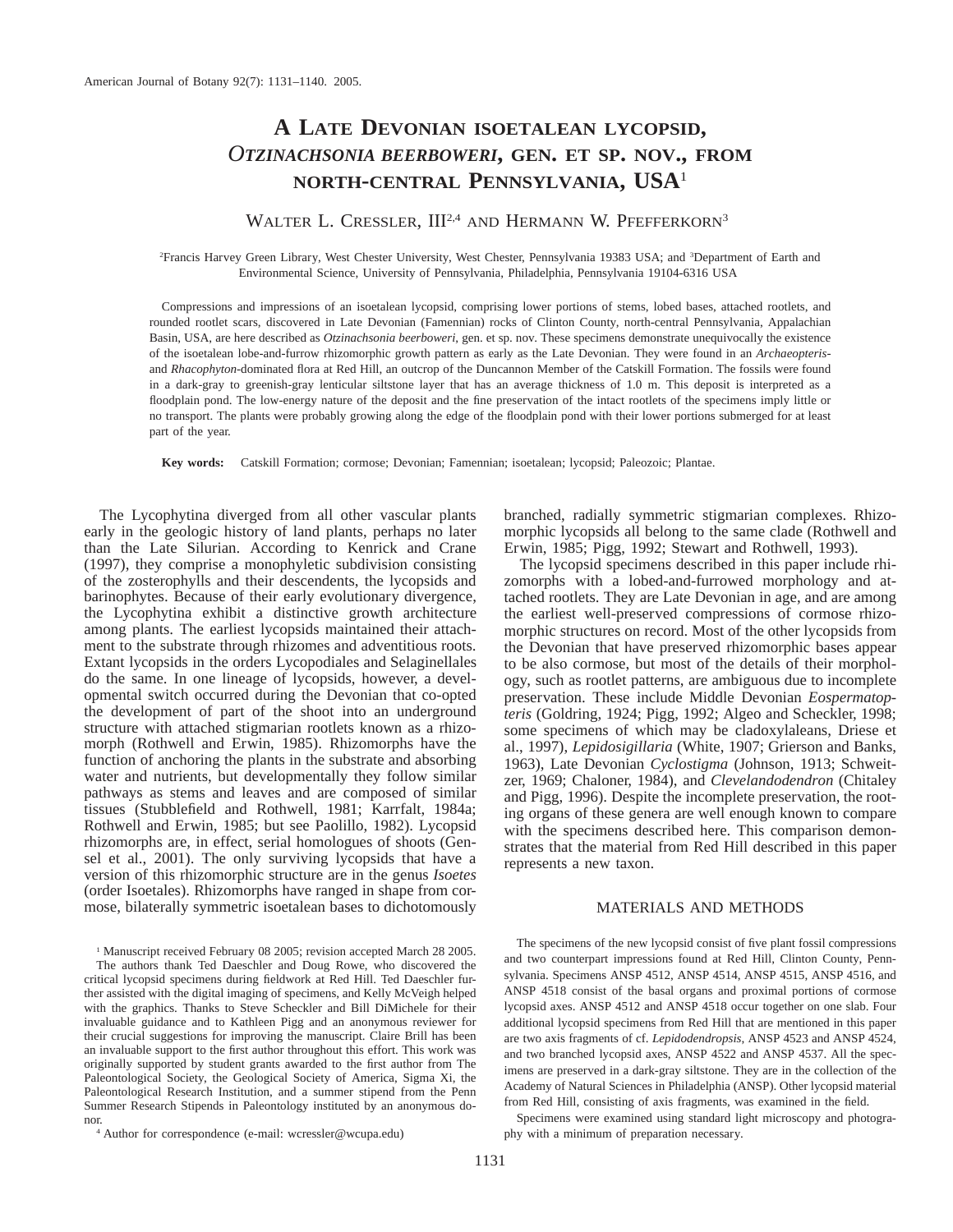#### RESULTS

*Systematics*—*Division*—Tracheophyta.

*Subdivision*—Lycophytina.

*Class*—Lycopsida.

*Order*—Isoetales.

*Genus*—*Otzinachsonia* Cressler et Pfefferkorn gen. nov. (Figs. 1–5, 7–10).

*Species*—*Otzinachsonia beerboweri* Cressler et Pfefferkorn gen. et sp. nov. (Figs. 1–5, 7–10).

*Combined form generic and specific diagnosis*—*Otzinachsonia beerboweri* gen et. sp. nov. Lycopsid with axial elongation and a four-lobed cormose base. Rootlets and round rootlet scars arranged in orthostichies on the basal portion of the stem. Small rootlet scars are concentrated on the lobes; large rootlet scars are concentrated in the furrows. A transition zone between the rhizomorph, i.e., the basal part of the stem, and the distal part of the stem lacks evident scars. Distal portions of stems have spirally arranged elliptical leaf scars without leaf cushions that occur in parastichies. Tops of basal leaf scars intercept the middle of short transverse ridges. Stem diameter can reach 10 cm.

*Holotype*—ANSP 4512 (Figs. 2, 3, 5, 10), which is stored in the paleobotanical collections of the Academy of Natural Sciences in Philadelphia.

*Paratypes*—Specimens ANSP 4515 (Fig. 7), ANSP 4514 (Fig. 8), ANSP 4516, and ANSP 4518 (Fig. 1), which are also stored in the paleobotanical collections of the Academy of Natural Sciences, Philadelphia.

*Type locality*—Red Hill, located 2 km (1.2 miles) west of the village of Hyner on PA Route 120, Clinton County, Pennsylvania, USA.

*Age and stratigraphy*—The plant-bearing beds of the Red Hill outcrop occur within the biozone Fa2c (Vco palynomorph zone) (Traverse, 2003) of the Famennian, Late Devonian. Lithostratigraphically the bed belongs to the Duncannon Member of the Catskill Formation.

*Etymology*—Otzinachson is an indigenous name for the West Branch of the Susquehanna River, which currently flows next to the Red Hill fossil locality. The specific name honors James Richard (Dick) Beerbower, whose investigations into the development of early terrestrial ecosystems and the force of his ideas have been an inspiration to the authors, as well as many others.

*Morphology of specimens*—The specimens of *Otzinachsonia beerboweri* described here consist of the flared basal portions of lycopsid stems with round rootlet scars and some attached rootlets (Figs. 1, 2, 7, 9, 10). All the stems have the same general appearance while width and preserved length vary (Table 1). The maximum width of the measurable basal portions of the specimens ranges from the largest at 10.3 cm (ANSP 4512) to the smallest, which is 3.5 cm wide (ANSP 4516). While all the specimens exhibit the flared bottom portion of a lycopsid base, some of them have preserved distal portions of the stem that have sides that are roughly parallel to each other. When the taper of the stem was measurable, the size was recorded (Table  $\overline{1}$ ). These data are used to estimate the height of the individual plant. Assuming a constant tapering rate throughout the upper part of the axis in the individual represented by counterpart specimen ANSP 4512, a height of 120 cm is suggested for the intact plant.

The flared base of *Otzinachsonia beerboweri* has four lobes, which are either clearly recognizable on these specimens or are inferred from the proportions of visible lobes and furrows compared to the overall stem size (Table 2). The lobes are raised areas along the basal portions of the stems. The flared base of ANSP 4514 (Fig. 8) has four distinct lobes that protrude freely from the bottom of the main stem for a length of 3.0 cm.

Three of the five specimens have rootlets that are preserved as flattened bands, as typical in rhizomorphic lycopsids. Most of the rootlets are carbonized compressions that are uniformly compacted across their widths, but one is three-dimensionally preserved. Dark-gray siltstone sediment infilling is visible between outer and inner concentric carbonized layers and suggests that the rootlets were hollow in the living plant. Rootlets protrude in a dense compacted mass from the bottom of two rhizomorph specimens (Figs. 2, 7, 10). Rootlets are attached to the lower halves of the lobes only. In specimen ANSP 4512 rootlets appear to be most densely concentrated in the areas just below the lobes rather than in the furrows. Rootlets are between 4 mm and 5 mm wide. The maximum discernible length of a single rootlet, although incomplete, is 5.5 cm on ANSP 4512 (Fig. 10).

Rootlet scars are circular and flat on the surface of the rhizomorphs and occur in a range of sizes depending on the size of the rhizomorph and their location on it. ANSP 4515 (Fig. 7) has small rootlet scars, between 1 and 2 mm in diameter, that are concentrated on the lobes, while large rootlet scars, about 8 mm in diameter, are concentrated on the furrows. ANSP 4516 has rootlet scars that are approximately 1 mm in diameter on the lobes and 3 mm in diameter in the furrows. The base of ANSP 4518 (Fig. 1) appears to have been damaged during both the time of burial and extraction from the outcrop. Detached and possibly turned ninety degrees (Fig. 1) from the proximal end of the fractured stem is an inner cast of the stem base (shown in detail in Fig. 9). The stem base has rounded rootlet scars and several attached rootlets. The visible rootlet scars are arranged in orthostichies that increase in size from the outer rows to the inner two rows, assuming that the orientation in Fig. 9 is correct. Round rootlet scars are between 1 and 3 mm in diameter and attached rootlets are 3 mm wide.

Leaf scar morphology and pattern can be observed on most of the specimens (Table 2). The helically arranged leaf attachment scars are slightly elliptical to circular (Fig. 3). These structures are interpreted as leaf attachment scars and not leaf traces on a decorticated stem because of the preservation of rootlets on the lower end of the axis in specimens such as ANSP 4512 where all these features are evident. Leaf scars are slightly raised on the surface of the axis. Some of them have a discernible structure consisting of paired reniform prominences with the concave sides facing each other and with their ends touching at the top and the bottom (Fig. 5). The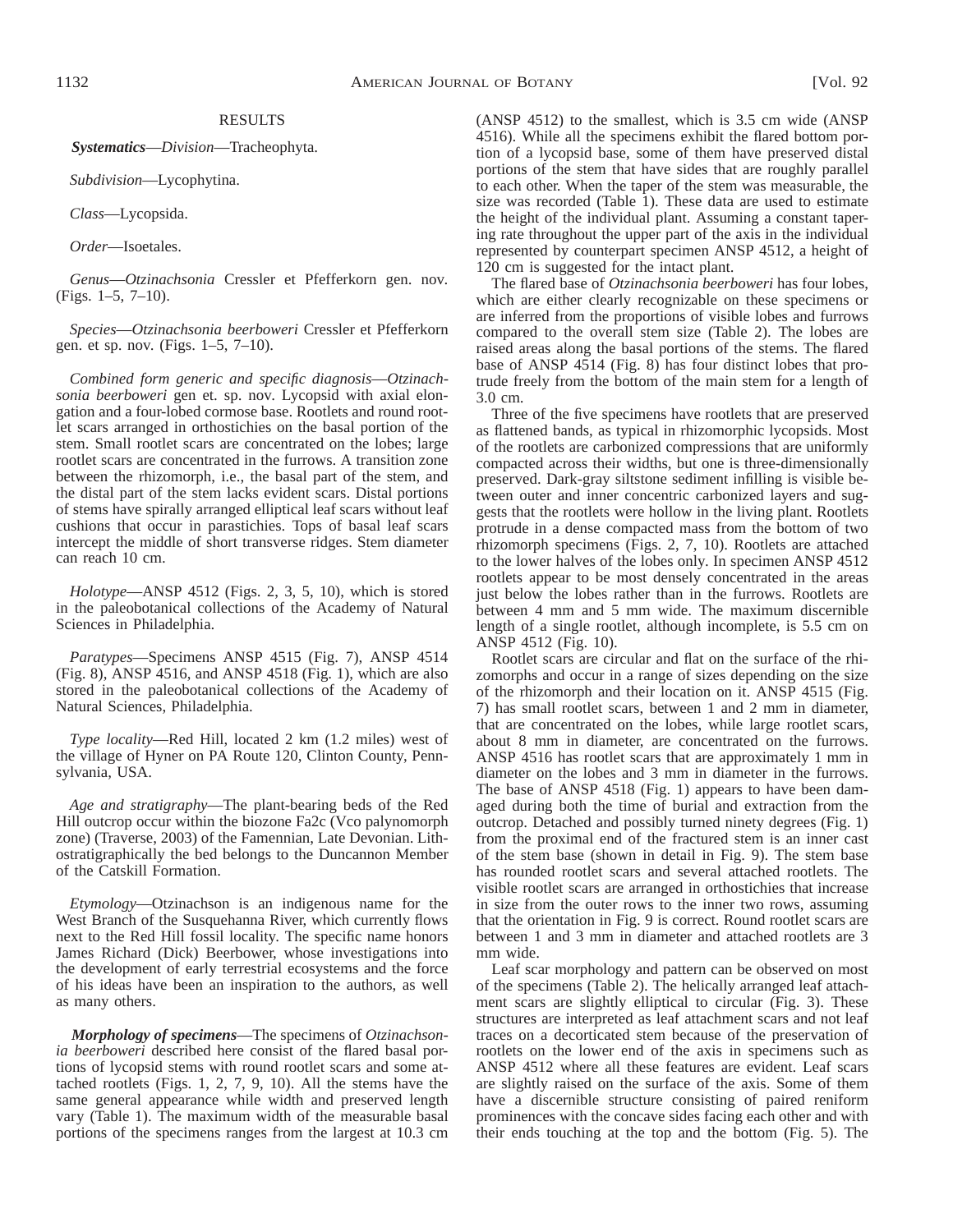

Figs. 1–3. Holotype and paratype specimens of *Otzinachsonia beerboweri*, ANSP 4518 and ANSP 4512. **1.** Rooting organ and stem ANSP 4518. Arrows indicate missing area of preservation between rooting organ and stem. Vertical line = 1 cm. 2. Fossil slab with rooting organs and stems of the two specimens. The smaller specimen ANSP 4518 is on the left and specimen ANSP 4512 is on the right. Scale bar at top left is in cm. **3.** Detail of leaf scars and associated transverse ridges on lower portion of ANSP 4512. Arrow points to one of the many transverse ridges visible in the image. Vertical line = 1 cm.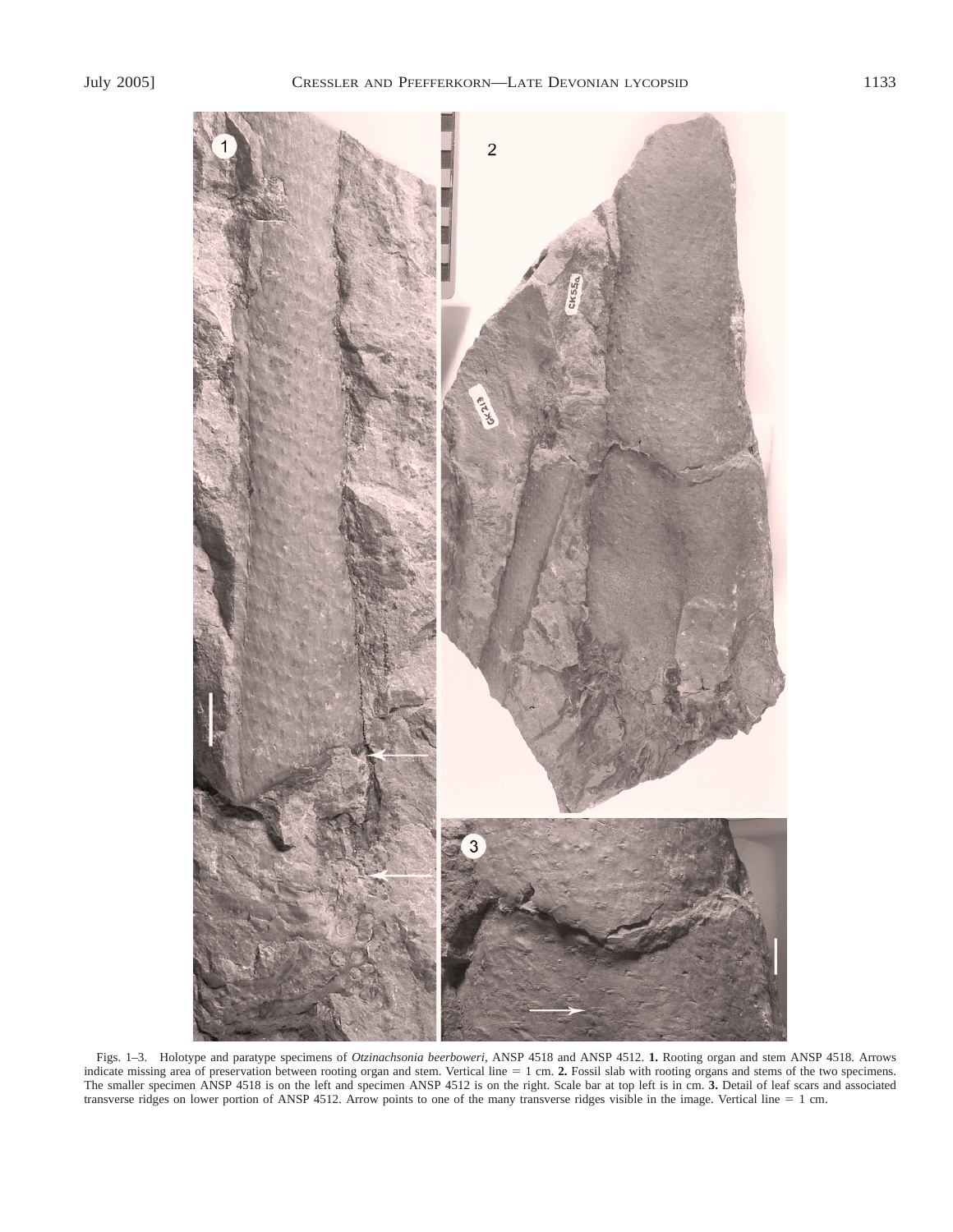

Figs. 4–7. Details of *Otzinachsonia beerboweri* holotype specimen ANSP 4512 and other lycopsids from Red Hill. **4.** Measurement method of parastichy angles using ANSP 4512 as an example. **5.** Detail of triangular leaf scar (right arrow) and possible parichnos (left arrow) on lower portion of stem of ANSP 4512. Horizontal line 5 1 cm. **6.** Branched lycopsid stem fragment found at Red Hill, ANSP 4522. Taxon is indeterminate from decorticated specimen. Arrows indicate branches. Vertical line  $= 1$  cm. **7.** Rooting organ with numerous attached rootlets, ANSP 4515. Scale bar at right is in cm.  $F =$  furrow,  $L =$  lobe.

triangular cavity between the curved prominences is interpreted as the leaf-trace scar. Possible evidence of parichnos (strands of air-filled parenchyma) is apparent in the form of small dimples below those leaf scars that are well preserved. The apices of the triangular leaf scars point towards the distal end of the axis (up). They are apparently the actual points of leaf attachment and later abscission. Prominent cortical contributions to the leaf scars, such as leaf cushions, are absent in these plants. On the specimens that have both leaf scars and rootlet scars, there is a zone devoid of scars of any kind along

an intervening portion of the stem. The lowest portion of the stem that bears elliptical leaf scars has narrow transverse ridges associated with them (Figs. 3, 5). The transverse ridges are 1 mm wide at their midpoints where they intercept the upper end of each leaf scar. The transverse ridges range from 7 to 9 mm long and taper to a point at both ends. Leaf scars on the rest of the distal axis are not associated with transverse ridges. These features are visible on specimens ANSP 4512 and ANSP 4514. Ridges become faint after the initial few centimeters of proximal leaf scars and then disappear altogether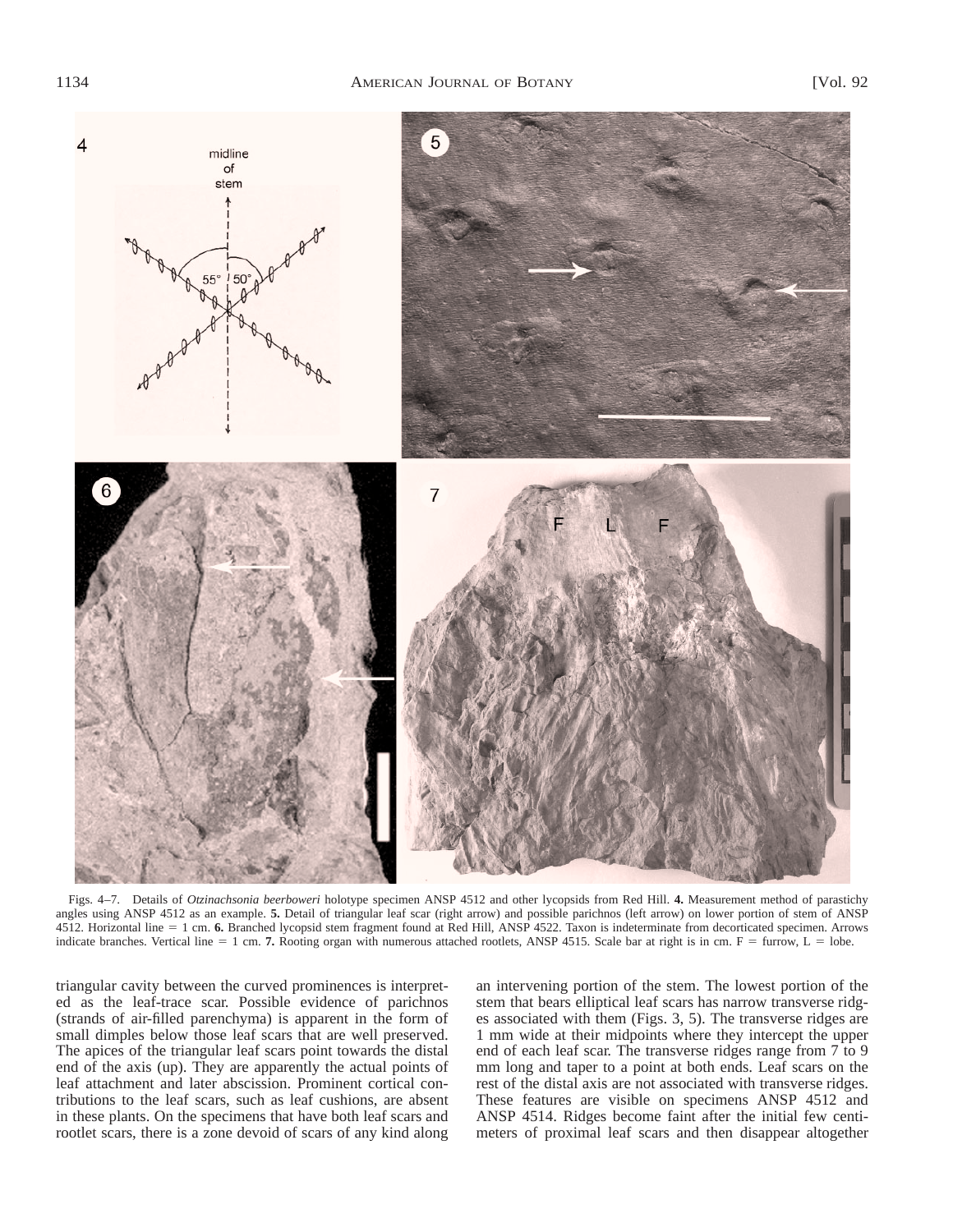

Figs. 8–11. Fossil lycopsids of Red Hill. **8.** *Otzinachsonia beerboweri* rooting organ with conspicuous lobes but no attached rootlets, ANSP 4514. Vertical line 5 1 cm. **9.** Detail of rootlet scars (upper arrow) and rootlets (lower arrow) of *Otzinachsonia beerboweri* specimen ANSP 4518. Scale bar in cm. **10.** Detail of lobed base of *Otzinachsonia beerboweri* specimen ANSP 4512, including attached rootlets. F 5 furrow, L 5 lobe. **11.** Specimen of cf. *Lepidodendropsis*, ANSP 4523, found at Red Hill. Vertical line  $= 1$  cm.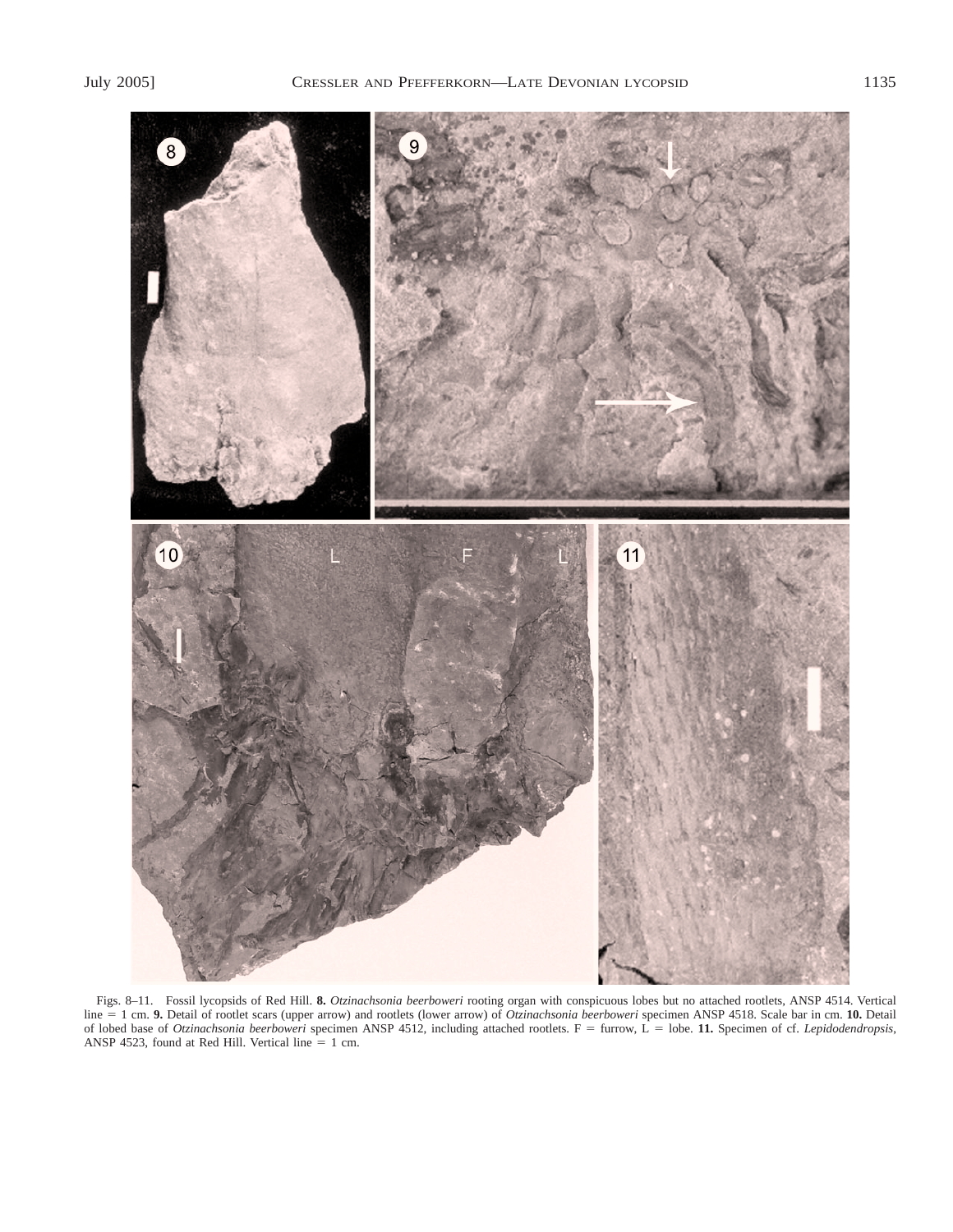TABLE 1. Measurements of stems and cormose bases of *Otzinachsonia beerboweri* specimens.

| Specimen<br>no. | Total length<br>(cm) | Length of base<br>(cm) | Max. width base<br>(cm) | Max. width stem<br>(cm) | Min. width stem<br>(cm) | Taper of stem<br>mm/cm | Estimated<br>height (cm) |
|-----------------|----------------------|------------------------|-------------------------|-------------------------|-------------------------|------------------------|--------------------------|
| 4512            | 31.5                 |                        | 10.3                    | 7.2                     | 6.6                     | 0.6                    | 120                      |
| 4514            | 13.8                 | 9.7                    | 8.1                     | 5.0                     | 5.0                     |                        |                          |
| 4515            | 3.3                  | (partial)              | 9.0                     |                         | ___                     |                        |                          |
| 4516            | 4.0                  | 4.4                    | 3.5                     | 2.5                     | 2.5                     |                        |                          |
| 4518            | 13.5                 | 3.2                    | (partial)               | 2.5                     | 1.9                     | 0.3                    | 83                       |

over a very short additional length of the axis. Ridges may have resulted from surface stretching due to internal thickening in the flared lower portion of the stem.

The angles that the leaf scar parastichies form with the longitudinal axis of the stem vary along the length of the stem. At a point 12 cm from the base of specimen ANSP 4512, the parastichies form angles of  $55^{\circ}$  and  $50^{\circ}$  to the longitudinal axis (Fig. 4), whereas at a point 18 cm from the base of the stem, the parastichies form two angles of  $50^\circ$ . Another specimen (ANSP 4514; Fig. 8) has helically arranged leaf scars in parastichies that form angles of  $46^{\circ}$  and  $58^{\circ}$  to the midline of the axis at a point 8.2 cm from the bottom of the stem. Leaf scars on the small axis ANSP 4518 (Fig. 1) are 2 mm apart along the parastichies. Parastichies make variable angles to the midline along the length of the small axis. At a point 1.5 cm from the fractured proximal end of the stem, parastichies form angles of  $60^{\circ}$  and  $32^{\circ}$  to the midline. At a point 7 cm from the fractured proximal end of the stem, parastichies form angles of  $47^{\circ}$  and  $30^{\circ}$  to the midline.

*Other lycopsid fragments from Red Hill—Numerous other* lycopsid fragments have been found within the dark-gray siltstone layer at Red Hill. They consist entirely of decorticated axis fragments that range in width from 0.8 to 10 cm. The surface textures of the specimens vary, conforming to different levels of decortication of lycopsid axes with spiral leaf trace patterns (S. Scheckler, Virginia Polytechnic Institute and State University, personal communication). Two stem fragments have leaf traces arranged in pseudowhorls that are suggestive of decorticated specimens of *Lepidodendropsis* (Fig. 11), indicating that another genus of lycopsid is present at the Red Hill locality.

Of the hundreds of lycopsid stem fragments examined from Red Hill so far, only two fragments exhibit branching. ANSP 4522 (Fig. 6) is a compression of a 4-cm-long stem fragment with a smaller branch that emerges from a main axis.

#### DISCUSSION

The new species *Otzinachsonia beerboweri* Cressler & Pfefferkorn is a four-lobed cormose lycopsid with axial elongation and a spiral pattern of elliptical leaf scars without leaf cushions. The uppermost part of the plant is unknown, but the rooting organ and proximal leaf scar characteristics are sufficiently different from other described lycopsids to justify the establishment of a new taxon.

All of the specimens are interpreted as having a four-lobed rhizomorph. For all of the specimens, except ANSP 4518, the four lobes can be directly observed or can be inferred from the proportions of the lobes that are free from the matrix compared to the overall dimensions of the stem. ANSP 4518 does not have any visible lobes, but consists of an inner cast with rootlet scars arranged in orthostichies of increasing rootlet scar diameter in two directions (Fig. 9). This pattern of rootlet scars is similar to the three-dimensionally preserved specimens ANSP 4516 and ANSP 4515, where the small rootlet scars are concentrated on the lobes, and the large rootlet scars are concentrated on the furrows. If, during its life, specimen ANSP 4518 had the same correspondence of small and large rootlet scars to lobes and furrows, then the dimensions of its rootlet-scar pattern supports an interpretation as four-lobed. Despite the fact that all the *Otzinachsonia* specimens found to date have been interpreted as having four lobes, the species may have had greater morphological variability. There are numerous instances of isoetalean species having a succession of lobe numbers during their ontogeny (Karrfalt, 1984b).

These lobe-and-furrow patterns of rootlets and rootlet scars are entirely consistent with the pattern of development described for *Isoetes* (Karrfalt and Eggert, 1977), and already inferred for several extinct taxa (Jennings et al., 1983). Rootlets are initiated along the rootlet primary meristem, which usually runs parallel to the furrows. Perhaps the smaller rootlet scars are traces of the more constricted distal ends of rootlets that have emerged through the thicker and expanding cortex

TABLE 2. Features of cormose bases, lobes, and leaf scars of *Otzinachsonia beerboweri* specimens.

| Specimen<br>no. | No. of lobes  | Rootlets | Rootlet scars                             | Leaf scar<br>shape | Leaf scar<br>size (mm)       | Lobe length<br>(cm) | Lobe-furrow distance<br>(crest to trough, cm) |
|-----------------|---------------|----------|-------------------------------------------|--------------------|------------------------------|---------------------|-----------------------------------------------|
| 4512            | 4 (inferred)  | present  | few                                       | elliptical         | $1 \times 2$<br>$2 \times 2$ | 9.5                 | 3                                             |
| 4514            | 4             | absent   | indistinct                                | elliptical         | $1 \times 2$                 | 9.0                 | 1.5                                           |
| 4515            | 4 (inferred)  | present  | large in furrows, small<br>on lobes       | na                 | na                           | undetermined        | 3                                             |
| 4516            | 4 (inferred)  | absent   | large in furrows, small<br>on lobes       | na                 | na                           | undetermined        | 1.3                                           |
| 4518            | indeterminate | few      | orthostichies of small<br>and large scars | elliptical         | $1 \times 1.5$               | undetermined        | undetermined                                  |

*Note:*  $na = not available.$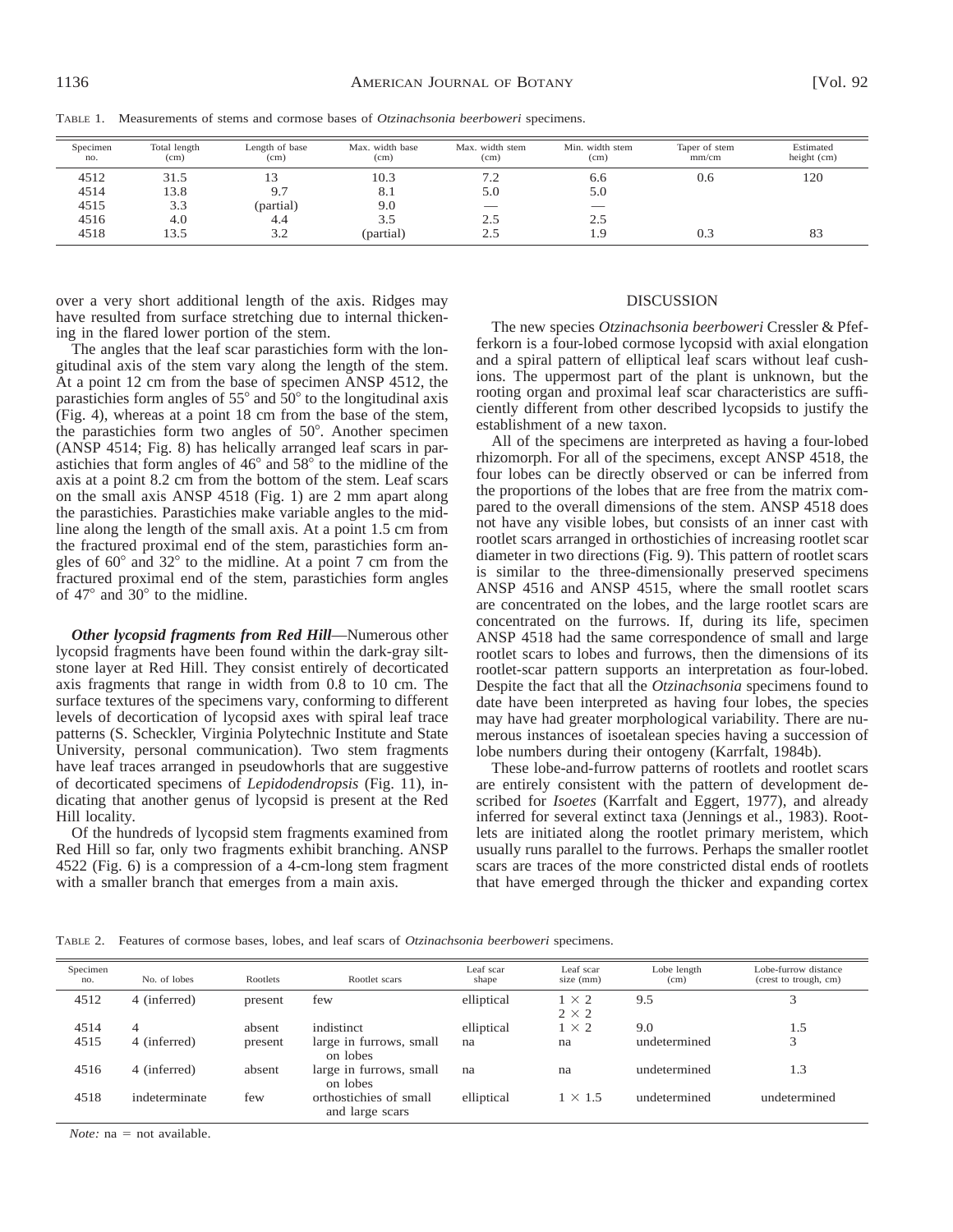tissues of the lobes, and the larger rootlet scars are traces of rootlets at their thicker proximal ends where they emerge from the meristem tissue. This interpretation is problematic with respect to ANSP 4518, in which the small and large rootlet scars are all on the same plane of fracture through the inner cast of the rooting organ.

Alternatively, the smaller rootlet scars might reflect younger, smaller rootlets of uniform diameter, and the larger rootlet scars might reflect older, larger rootlets of uniform diameter. If the smaller rootlets are most recently derived from the meristem tissue, then the meristem must be surrounded by lobe tissue in this species, rather than running parallel to the furrows. Another option is the possibility that the small rootlets emerged from the plant when it was small, and the larger rootlets emerged during a later ontogenetic stage when the whole plant and its rhizomorph were larger. These hypotheses are unfortunately impossible to test with the currently available material.

The morphology and dimensions of the rootlets and rootlet scars are consistent among all the specimens assigned to *O. beerboweri*. They are uniformly flattened, as would be expected of isoetalean or stigmarian rootlet compressions.

Leaf scars on the outer surfaces of the specimens cover large portions of the aerial stem. They reflect the surface pattern of the plant, and not an inner layer exposed by decortication. Decorticated stems would not retain attached rootlets and, therefore, *Otzinachsonia* had no leaf cushions. The origin of the transverse ridge above each leaf scar in the most proximal portion of the stems is possibly due to stretching during lateral thickening of the stem.

There are two size classes of *Otzinachsonia* specimens. ANSP 4516 and ANSP 4518 are small and slender, (2.5–3.5 cm maximum diameter), and the other three specimens are larger (8.0–10.3 cm maximum diameter). Despite the differences in size, their proportions are very similar. This implies secondary growth of both the aerial stem and the cormose base during ontogeny. *Otzinachsonia* was thus probably growing in multiage stands on the Late Devonian landscape.

Most of the other lycopsid stem fragments that have been found at Red Hill are decorticated and cannot be assigned to any taxon. Two specimens were found that have scars arranged in pseudowhorls (Fig. 11). On that basis, they can be compared to the genus *Lepidodendropsis*. None of the stems with rooting organs, however, have a *Lepidodendropsis*-like arrangement of traces. The numerous decorticated axis fragments found at Red Hill are allochthonous, in contrast to the autochthonous-parautochthonous *Otzinachsonia* specimens, which were mostly found with large attached rootlet masses.

Only two branched lycopsid stem fragments have been found so far out of hundreds of specimens at Red Hill. Whether they came from the same species of lycopsid as the rhizomorphic structures described here is impossible to know. *Otzinachsonia* could have been either monopodial with a terminal cone or axial sporophylls similar to *Clevelandodendron* and other post-Devonian taxa, or it could have had forked branches like many other lycopsids. Thus far, no lycopsid fertile structures have been found at Red Hill. A rich palynoflora has been described from Red Hill (Traverse, 2003), which includes *Auroraspora macra* Sullivan, a spore species that is synonymous with the possible tree lycopsid spore *Auroraspora asperella* (Kedo) Van der Zwan (Streel and Scheckler, 1990). Because of the fragmentary nature of the material, a whole-plant reconstruction of *O. beerboweri* is not possible at this time.

*Comparison to other lycopsids*—The only criteria available for comparing the Late Devonian *O. beerboweri* with other lycopsids are its cormose rhizomorphic structures, its leaf-scar pattern, and its overall proportions.

The earliest rhizomorphic lycopsids are Middle Devonian in age. This lineage is one of the first to produce trees, along with the progymnosperms and the cladoxylaleans. The cormose bases of the Middle Devonian genera *Lepidosigillaria* are incompletely known (White, 1907; Kräusel and Weyland, 1949; Grierson and Banks, 1963), while those of *Eospermatopteris* (Goldring, 1924) consist of large rounded casts more than 40 cm in diameter. They are quite similar to each other, which has prompted conjecture that at least some *Eospermatopteris* stumps are indeed those of lycopsids (Pigg, 1992; Algeo and Scheckler, 1998). The latter had previously been considered a progymnosperm (Stewart and Rothwell, 1993), and some specimens are now considered to be cladoxylaleans (Driese et al., 1997). The cormose bases of neither *Lepidosigillaria* nor *Eospermatopteris* show any evidence for lobes. The surface texture of *Lepidosigillaria* is quite distinct, consisting of both lepidodendroid leaf cushions and sigillarioid ribs (White, 1907). The surface texture of *Eospermatopteris* also contrasts with that described for *Otzinachsonia*. Specimens of *Eospermatopteris* are described as variously having shallow ridges and furrows, having deeper irregular furrows and wrinkles, or being just roughened (Goldring, 1924). This description does not conform to the lycopsid pattern of spirally arranged leaf traces, but three of Goldring's specimens were impressions that did have large, spirally arranged scars (Goldring, 1926). They were assigned to a new Middle Devonian arborescent lycopsid species by Grierson and Banks (1963) called *Amphidoxodendron dichotomum* based on other specimens also found in New York. This species has large leaf scars hexagonal in outline and surrounded by furrows. Basally it has strong longitudinal ridges. If *Amphidoxodendron* does indeed have affinities with specimens similar to *Eospermatopteris*, its rooting organ may also have been similar. Another Middle Devonian taxon with possible isoetalean affinities is *Longostachys latisporophyllus* of China (Cai and Chen, 1996; Pigg, 2001). It exhibits bipolar growth with branching aboveground and belowground structures, but lacks the rootlets and rootlet scars of well-characterized rhizomorphic lycopsids. *Otzinachsonia* does not resemble any of these Middle Devonian taxa.

*Otzinachsonia* does not closely resemble any of its Late Devonian contemporaries, either. The cormose bases of the Late Devonian species, *Cyclostigma kiltorkense* (Johnson, 1913; Chaloner, 1984) and *Clevelandodendron ohioensis* (Chitaley and Pigg, 1996), are incompletely preserved, but they nonetheless can be contrasted with *Otzinachsonia*. *Cyclostigma* may have had a bilobed base, but Pigg (1992) reports that the evidence for that is ambiguous. Lobed bases of *Cyclostigma* are known from Kiltorcan and Bear Island, however, and are on repository at the Swedish Museum of Natural History, Stockholm, and the Museum of Natural History, London (S. Scheckler, Virginia Polytechnic Institute and State University, personal communication). There is no evidence for leaf cushions in *Cyclostigma*. The surface texture is characterized by spirally arranged circular leaf scars. Stem fragments with similar circular scars have been found at Red Hill. However, these represent a decortification level of an unidentified lycopsid in which the leaf traces pass through the cortex perpendicular to the longitudinal axis of the stem. Without specimens that show the true exterior and various decortication levels, determining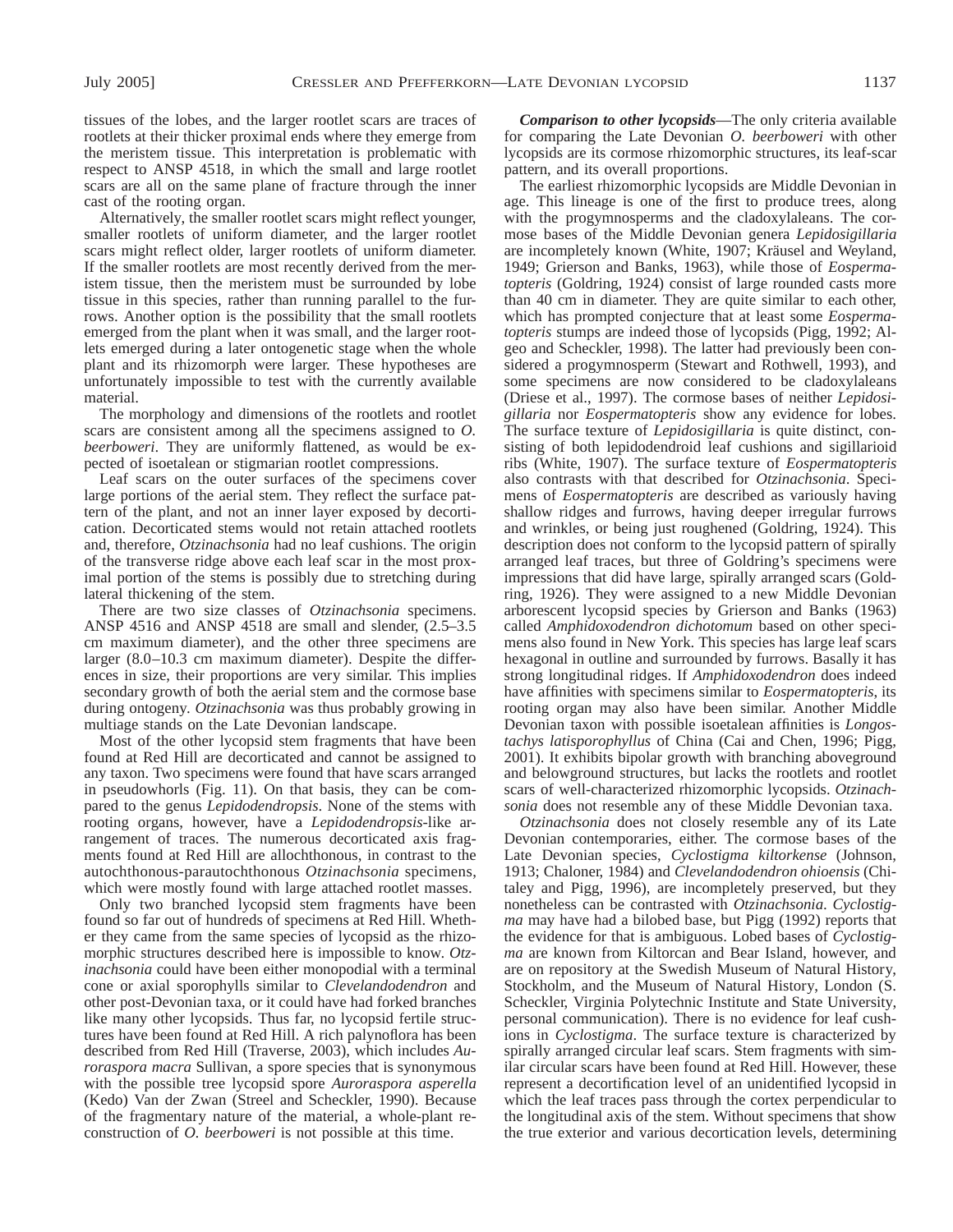whether *Otzinachsonia* has a cyclostigma-like decortification level is not possible. However, its outermost surface is unlike *Cyclostigma*.

*Clevelandodendron* is a slender, unbranched Late Devonian plant 2 cm wide with thick appendages on its base that narrow distally (Chitaley and Pigg, 1996). No pattern of rootlet scars or lobes are exhibited, possibly because of its mode of preservation. *Clevelandodendron* has spirally arranged elongate leaf scars that are not unlike those of *Otzinachsonia* specimen ANSP 4518. The 2-cm-wide specimen of *Clevelandodendron* is a mature plant terminated by a fertile bisporangiate strobilus. It was in all likelihood a plant with determinate growth and did not get any larger than 2 cm in thickness. The largest specimens of *Otzinachsonia* are five times larger.

*Protostigmaria eggertiana* is an Early Mississippian cormose structure from the Price Formation of Virginia that is believed to be the basal organ of the arborescent lycopsid *Lepidodendropsis* (Jennings, 1975; Jennings et al., 1983). *Protostigmaria* has up to 13 lobes that bear numerous rootlets. Fragments of stem comparable to *Lepidodendropsis*, found at Red Hill, are not associated with any rooting organs. The fourlobed structure of *Otzinachsonia* and its spiral arrangement of widely spaced leaf scars with no leaf cushions and high parastichy angles is quite different from *Protostigmaria*/*Lepidodendropsis*.

The full range of rhizomorphic forms appears to have become established by the Early Mississippian, or in European stratigraphic terms, the Tournaisian. The upper Tournaisian Oxroad Bay flora of Scotland includes stigmarian rhizomorphs and the compact anchoring structures attached to *Oxroadia gracilis* (Bateman and Rothwell, 1990; Bateman, 1992).

By the Late Mississippian (Visean), lycopsids with stigmarian bases are well established (Jennings, 1975). Pennsylvanian lycopsid floras are dominated by lepidodendraleans and sigillarians that all had stigmarian bases. Cormose lycopsids were only a minor part of Pennsylvanian lowland floras (but see DiMichele et al., 1979). These floras include well-described cormose taxa such as *Paurodendron fraiponti* (Fry, 1954; Phillips and Leisman, 1966; Rothwell and Erwin, 1985), *Cormophyton mazonensis* (Pigg and Taylor, 1985), and *Chaloneria* species (Pigg and Rothwell, 1979; Pigg and Rothwell, 1983). *Paurodendron* is a diminutive form, and *Cormophyton* is closely related to *Chaloneria* but has been found compressed in Mazon Creek nodules. Two species of *Chaloneria* are known anatomically from Upper Pennsylvanian coal balls. They are reconstructed as heterosperous monopodial plants of similar dimensions as *Otzinachsonia*, but with irregular helically arranged leaf scars and a rounded base (Pigg and Rothwell, 1983). The stigmarian taxa declined dramatically by the end of the Pennsylvanian of Euramerica, but persisted in wetlands of the Cathaysian floral realm, i.e., the continents off the northeastern part of Pangea that are now assembled as China (DiMichele et al., 2001).

By the Triassic, all of the stigmarian taxa appear to have become extinct. The first appearance of isoetalean lycopsids with total axial reduction is recorded in the Triassic. Some of these fossils have been given the name of the extant genus *Isoetes* (Bock, 1962). The axis-forming isoetalean lineage was still represented in the Triassic by species of the genus *Pleuromeia* (Ma¨gdefrau, 1931; Retallack, 1975) and *Cylomeia* (White, 1981). *Pleuromeia sternbergii* was an unbranched plant 5–10 cm wide bearing four shortened lobes on a rhizomorph with stigmarian rootlet scars and attached rootlets

(Mägdefrau, 1931). This description is very close to that of *Otzinachsonia*, but the stratigraphic distance between the two is at least 120 million years, demonstrating the evolutionary conservatism of the isoetalean lineage.

The youngest known members of the isoetalean lineage that had axial elongation are *Nathorstiana* (Richter, 1909; Mägdefrau, 1932; Karrfalt, 1984b) and *Nathorstiella* (Glaessner and Rao, 1955) from the Early Cretaceous. Abundant wellpreserved specimens of *Nathorstiana* have provided an understanding of isoetalean development and phylogeny in a rhizomorphic form. *Nathorstiana* has isoetalean-like orthostichies as an adult plant with four or more lobes, but the immature stages exhibit an abbreviated stigmarian-style growth pattern (Karrfalt, 1984b; Rothwell and Erwin, 1985).

Bateman (1994) cites this ontogenetic sequence of *Nathorstiana* as evidence that the bilaterally symmetric, isoetalean rhizomorphic lycopsid taxa are evolutionarily derived from radially symmetric, stigmarian rhizomorphic taxa, based on principles established by von Baer. Furthermore, radially symmetric rhizomorphs with spiral rhizotaxy are morphologically more similar to the embryologic stems from which they were presumably derived than are bilaterally symmetric rhizomorphs. Bateman's scenario, although sequentially similar, is not to be confused with the classic lycopsid ''reduction series'' of earlier workers. Potonié (1894), Mägdefrau (1956), and others had proposed a lycopsid ''reduction series'' in which the cormose and uniaxial isoetalean growth form had been evolutionarily derived from arborescent *Sigillaria* of the Carboniferous, which had branching stigmarian rooting systems. By way of the unbranched Mesozoic forms *Pleuromeia, Nathorstiana*, and *Nathorstianella*, the endpoint of this hypothetical linear series is the extant *Isoetes*, which has a small, cormose rooting base, no axial development, and no sterile microphylls, i.e., it is a cone with rootlets. Mägdefrau was the first to acknowledge that this hypothesis was undoubtedly an oversimplification (Mägdefrau, 1956, p. 211). An alternative view has also been presented, that the lepidodendraleans and isoetaleans had separate origins in the Paleozoic (Jennings, 1975; Stubblefield and Rothwell, 1981). In more recent years, a reevaluation of previously known forms and new descriptions of previously unknown forms have presented us with a complexity of rhizomorphic lycopsids that have been ascribed to one monophyletic "plexus" (Rothwell and Erwin, 1985; Pigg, 1992; DiMichele and Bateman, 1996b).

*Environment of deposition and growth*—The layer of darkgray siltstone in which the Red Hill lycopsid specimens were found has been interpreted as an oxbow lake (Cressler, 2001), but is probably more accurately characterized as a floodplain pond that resulted from scouring during an avulsion event (Slingerland and Smith, 2004). The layer is exposed along a roadcut for 167 m and with an average thickness of 1 m. In addition to the lycopsids, there are abundant other plant fossils in the layer, which consist mainly of *Archaeopteris* branches and foliage, *Rhacophyton* axes, and lesser amounts of *Gillespiea* and gymnosperm material (Cressler, in press). The vertebrate remains in this deposit consist of disarticulated sarcopterygian and arthrodire placoderm remains and small, articulated palaeoniscoid fish.

The floodplain pond was a site of quiet deposition. Silting probably occurred during periodic flooding from a nearby active channel. The well-preserved condition of the attached rootlets and the nature of the deposit implies little or no trans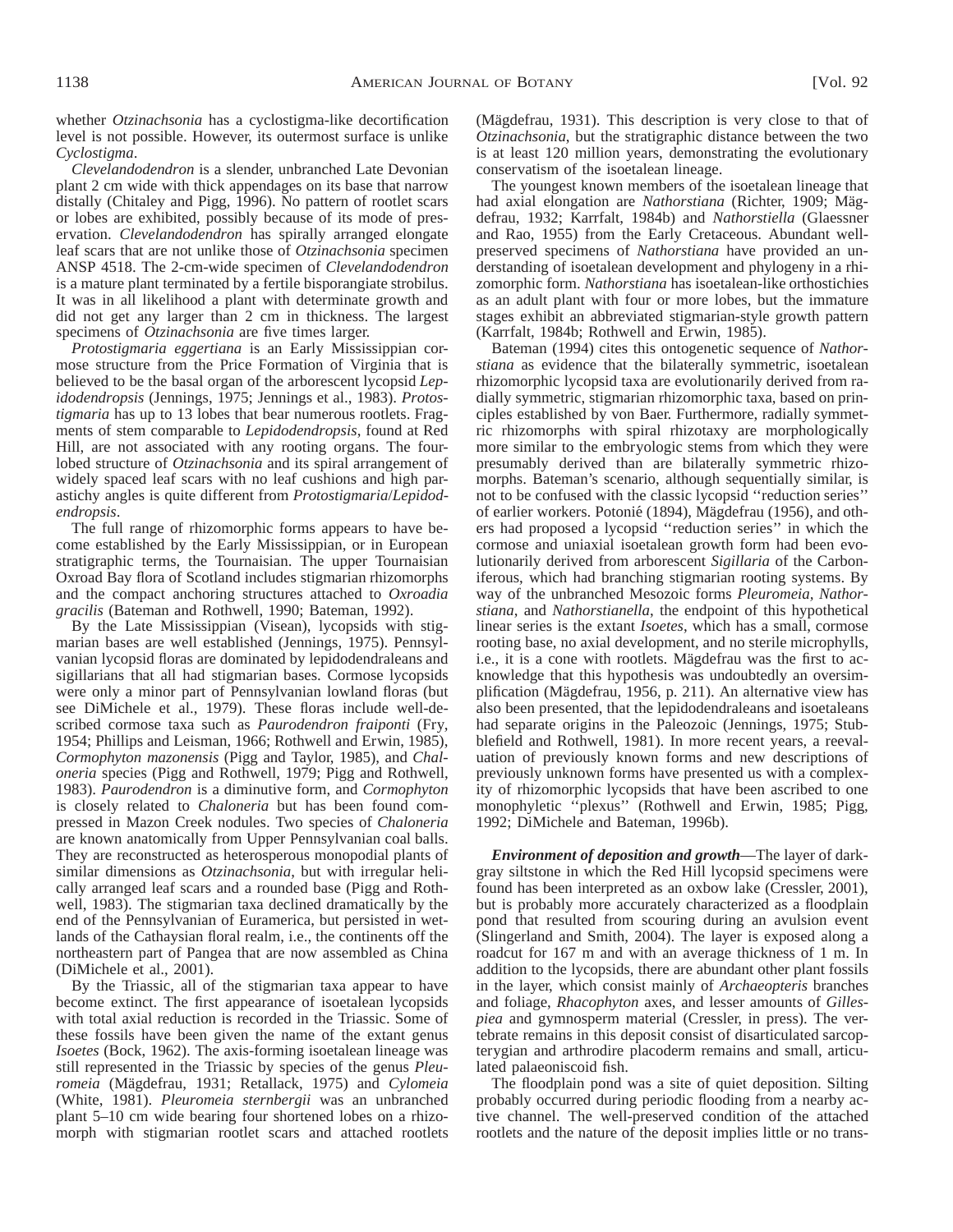port of the lycopsids with preserved bases. The lack of aerial parts and detached leaves, however, is puzzling. The specimens of decorticated stems, including the ones that are potentially assignable to *Lepidodendropsis*, are likely to have been transported from farther away on the floodplain. This suggests the possibility of niche partitioning among the lycopsids in this landscape. The specimens of *Otzinachsonia* with preserved rootlet-bearing bases most likely were growing on or near the edge of the pond. They may even have been growing with their bases submerged in the water of the pond. The flared bases would have given support under these conditions, analogous to the forms seen in the extant trees *Nyssa* and *Taxodium*. If this interpretation of its growth environment is correct, then *O. beerboweri* is among the earliest known swamp plants.

#### LITERATURE CITED

- ALGEO, T. J., AND S. E. SCHECKLER. 1998. Terrestrial-marine teleconnections in the Devonian: links between the evolution of land plants, weathering processes, and marine anoxic events. *Philosophical Transactions of the Royal Society of London, B* 353: 113–130.
- BATEMAN, R. M. 1992. Morphometric reconstruction, paleobiology and phylogeny of *Oxroadia gracilis* Alvin emend. and *O. conferta* sp. nov.: anatomically-preserved rhizomorphic lycopsids from the Dinantian of Oxroad Bay, SE Scotland. *Palaeontographica Abteilung B* 228: 29–103.
- BATEMAN, R. M. 1994. Evolutionary-developmental change in the growth architecture of fossil rhizomorphic lycopsids: scenarios constructed on cladistic foundations. *Biological Reviews* 69: 527–597.
- BATEMAN, R. M., AND G. W. ROTHWELL. 1990. A reappraisal of the Dinantian floras at Oxroad Bay, East Lothian, Scotland. 1. Floristics and development of whole-plant concepts. *Transactions of the Royal Society of Edinburgh* 81: 127–159.
- BOCK, W. 1962. A study on fossil *Isoetes*. *Journal of Paleontology* 36: 53– 59.
- CAI, C., AND L. CHEN. 1996. On a Chinese Givetian lycopod, *Longostachys latisporophyllus* Zhu, Hu, and Feng, emend.: its morphology, anatomy and reconstruction. *Palaeontographica* 238B: 1–43.
- CHALONER, W. G. 1984. Evidence of ontogeny of two late Devonian plants from Kiltorcan, Ireland [abstract]. *In* Proceedings of the Second International Organization of Palaeobotany Conference; 1984; Edmonton, Alberta, Canada.
- CHITALEY, S., AND K. B. PIGG. 1996. *Clevelandodendron ohioensis*, gen. et sp. nov., a slender upright lycopsid from the Late Devonian Cleveland Shale of Ohio. *American Journal of Botany* 83: 781–789.
- CRESSLER III, W. L. 2001. Evidence of earliest known wildfires. *Palaios* 16: 171–174.
- CRESSLER III, W. L. In press. Plant paleoecology of the Late Devonian Red Hill locality, north-central Pennsylvania, an *Archaeopteris*-dominated wetland plant community and early tetrapod site. *In* W. A. DiMichele and S. Greb [eds.], Wetlands through time. Geological Society of America, Special Publication, Boulder, Colorado, USA.
- DIMICHELE, W. A., AND R. M. BATEMAN. 1996. The rhizomorphic lycopsids: a case-study in paleobotanical classification. *Systematic Botany* 21: 535– 552.
- DIMICHELE, W. A., J. F. MAHAFFY, AND T. L. PHILLIPS. 1979. Lycopods of Pennsylvania age coals: *Polysporia*. *Canadian Journal of Botany* 57: 1750–1753.
- DIMICHELE, W. A., H. W. PFEFFERKORN, AND R. A. GASTALDO. 2001. Response of Late Carboniferous and Early Permian plant communities to climate change. *Annual Review of Earth and Planetary Sciences* 29: 461– 487.
- DRIESE, S. G., C. I. MORA, AND J. M. ELICK. 1997. Morphology and taphonomy of root and stump casts of the earliest trees (Middle to Late Devonian), Pennsylvania and New York, U.S.A. *Palaios* 12: 524–537.
- FRY, W. L. 1954. A study of the Carboniferous lycopod, *Paurodendron*, gen. nov. *American Journal of Botany* 41: 415–428.
- GENSEL, P. G., M. E. KOTYK, AND J. F. BASINGER. 2001. Phylogenetic relationships of the zosterophylls and lycopsids—evidence from morphology, paleoecology, and cladistic methods of inference. *In* P. G. Gensel and D. Edwards [eds.], Plants invade the land: evolutionary and envi-

ronmental perspectives, 83–102. Columbia University Press, New York, New York, USA.

- GLAESSNER, M. F., AND V. R. RAO. 1955. Lower Cretaceous plant remains from the vicinity of Mount Babbage, South Australia. *Transactions and Proceedings of the Royal Society of South Australia* 78: 134–140.
- GOLDRING, W. 1924. The Upper Devonian forest of seed ferns in eastern New York. *New York State Museum Bulletin* 251: 50–72.
- GOLDRING, W. 1926. New Upper Devonian plant material. *New York State Museum Bulletin* 267: 85–87.
- GRIERSON, J. D., AND H. P. BANKS. 1963. Lycopods of the Devonian of New York State. *Palaeontographica Americana* 4: 217–278.
- JENNINGS, J. R. 1975. *Protostigmaria*, a new plant organ from the Lower Mississippian of Virginia. *Palaeontology* 18: 19–24.
- JENNINGS, J. R., E. E. KARRFALT, AND G. W. ROTHWELL. 1983. Structure and affinities of *Protostigmaria eggertiana*. *American Journal of Botany* 70: 963–974.
- JOHNSON, T. 1913. On *Bothrodendron* (*Cyclostigma*) *kiltorkense*, Haughton sp. *Scientific Proceedings, Royal Dublin Society* 18: 500–528.
- KARRFALT, E. 1984a. The origin and early development of the root-producing meristem of *Isoetes andicola* L. D. Gomez. *Botanical Gazette* 145: 372– 377.
- KARRFALT, E. 1984b. Further observations on *Nathorstiana* (Isoetaceae). *American Journal of Botany* 71: 1023–1030.
- KARRFALT, E., AND D. A. EGGERT. 1977. The comparative morphology and development of *Isoetes* L. I. Lobe and furrow development in *I. tuckermanii* A. Br. *Botanical Gazette* 138: 236–247.
- KENRICK, P., AND P. R. CRANE. 1997. The origin and early diversification of land plants: a cladistic study. Smithsonian Series in Comparative Evolutionary Biology. Smithsonian Institution Press, Washington, D.C., USA.
- MÄGDEFRAU, K. 1931. Zur Morphologie und phylogenetischen Bedeutung der fossilen Pflanzengattung *Pleuromeia*. *Beihefte zum Botanischen Centralblatt* 48: 119–140.
- MÄGDEFRAU, K. 1932. Über *Nathorstiana*, eine Isoëtacee aus dem Neokom von Quedlinburg a. Harz. *Beihefte zum Botanischen Centralblatt* 49: 706–718.
- MÄGDEFRAU, K. 1956. Paläobiologie der Pflanzen. G. Fischer. Jena, Germany.
- PAOLILLO, D. J. 1982. Meristems and evolution: developmental correspondence among the rhizomorphs of the lycopsids. *American Journal of Botany* 69: 1032–1042.
- PHILLIPS, T. L., AND G. A. LEISMAN. 1966. *Paurodendron*, a rhizomorphic lycopod. *American Journal of Botany* 53: 1086–1100.
- PIGG, K. B. 1992. Evolution of isoetalean lycopsids. *Annals of the Missouri Botanical Garden* 79: 589–612.
- PIGG, K. B. 2001. Isoetalean lycopsid evolution: from the Devonian to the present. *American Fern Journal* 91: 99–114.
- PIGG, K. B., AND G. W. ROTHWELL. 1979. Stem-root transition of an Upper Pennsylvanian woody lycopsid. *American Journal of Botany* 66: 914– 924.
- PIGG, K. B., AND G. W. ROTHWELL. 1983. *Chaloneria* gen. nov.; heterosporous lycophytes from the Pennsylvanian of North America. *Botanical Gazette* 144: 132–147.
- PIGG, K. B., AND T. N. TAYLOR. 1985. *Cormophyton* gen. nov., a cormose lycopod from the Middle Pennsylvanian Mazon Creek flora. *Review of Palaeobotany and Palynology* 44: 165–181.
- POTONIE´, H. 1894. Die Wechselzonenbildung der Sigillarien. *Jahrbuch der Ko¨niglich Preussischen Geologischen Landesanstalt* 1894: 24–67.
- RETALLACK, G. J. 1975. The life and times of a Triassic lycopod. *Acheringa* 1: 3–29.
- RICHTER, P. B. 1909. Beiträge zur Flora der unteren Kreide Quedlinburgs, II. Die Gattung *Nathorstiana* und *Cylindrites spongioides*. [Publisher unknown], Leipzig, Germany.
- ROTHWELL, G. W., AND D. M. ERWIN. 1985. The rhizomorph apex of *Paurodendron*: implications for homologies among the rooting organs of Lycopsida. *American Journal of Botany* 72: 86–98.
- SCHWEITZER, H.-J. 1969. Die Oberdevon-flora der Bäreninsel. 2. Lycopodiinae. *Palaeontographica Abteilung B* 126: 101–137.
- SLINGERLAND, R., AND N. D. SMITH. 2004. River avulsions and their deposits. *Annual Review of Earth and Planetary Science* 32: 257–285.
- STEWART, W. N., AND G. W. ROTHWELL. 1993. Paleobotany and the evolution of plants. Cambridge University Press, Cambridge, UK.
- STREEL, M., AND S. E. SCHECKLER. 1990. Miospore lateral distribution in